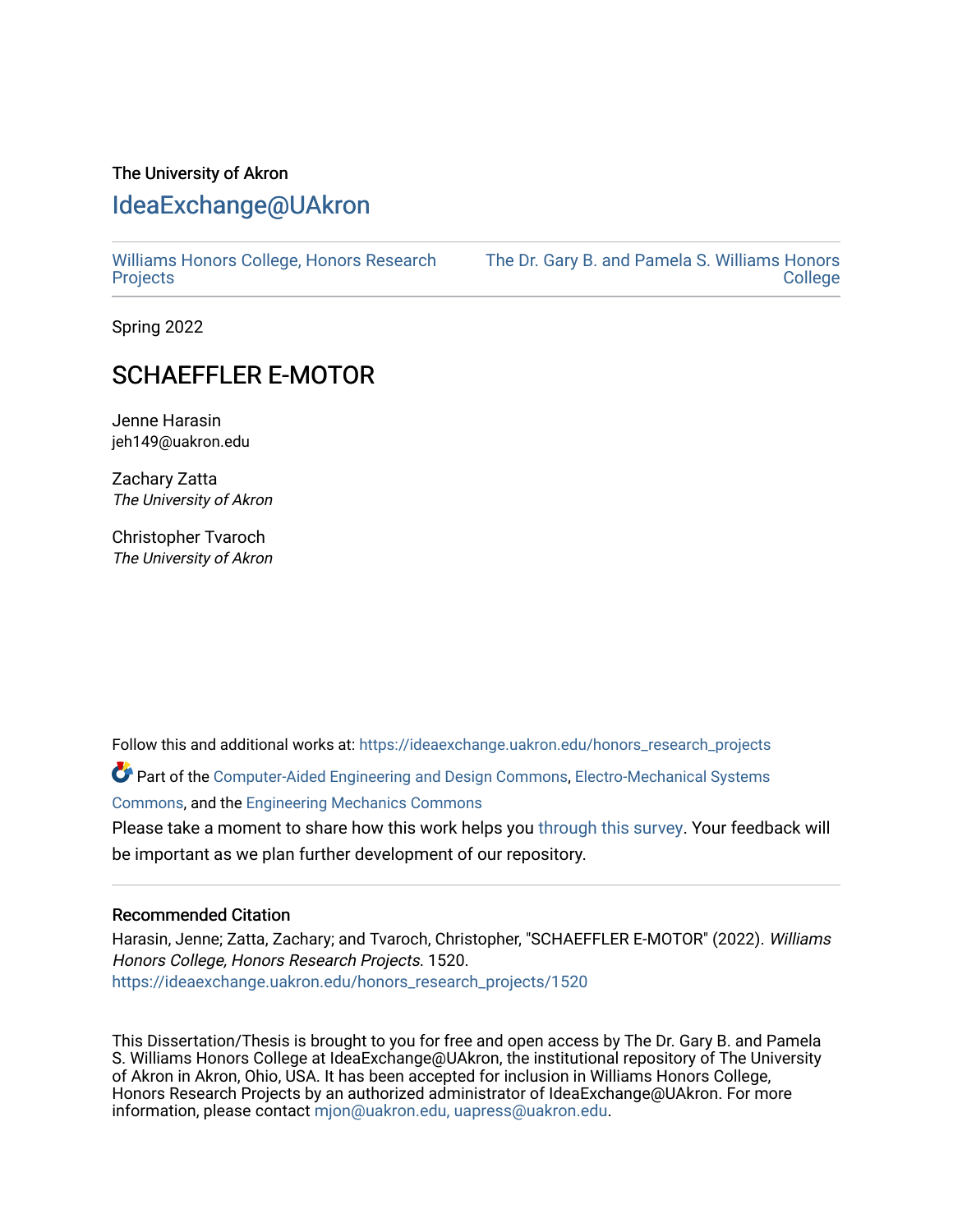

By:

Jenne Harasin

Christopher Tvaroch

Zachary Zatta

Final Report for 4600:402-497 Honors Design, Spring 2022

Faculty Advisor: Dr. Daniel Deckler

Honors Reader: Elizabeth Clifford

Honors Reader: Dr. Richard Gross

The University of Akron

April 2022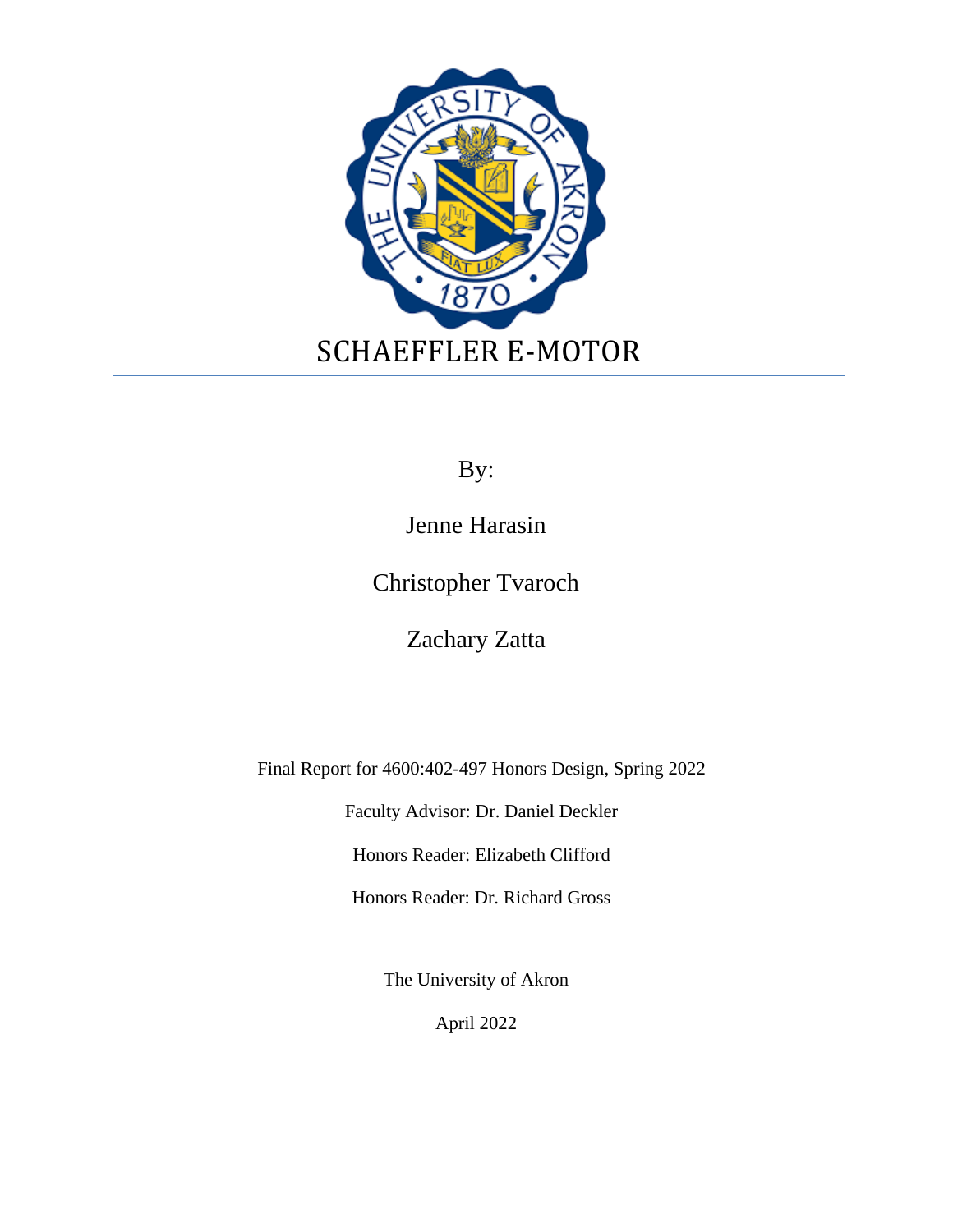**© Schaeffler Group USA, Inc. All rights reserved. This material may not be reproduced, displayed, modified, or distributed without the express prior written permission of the copyright holder.**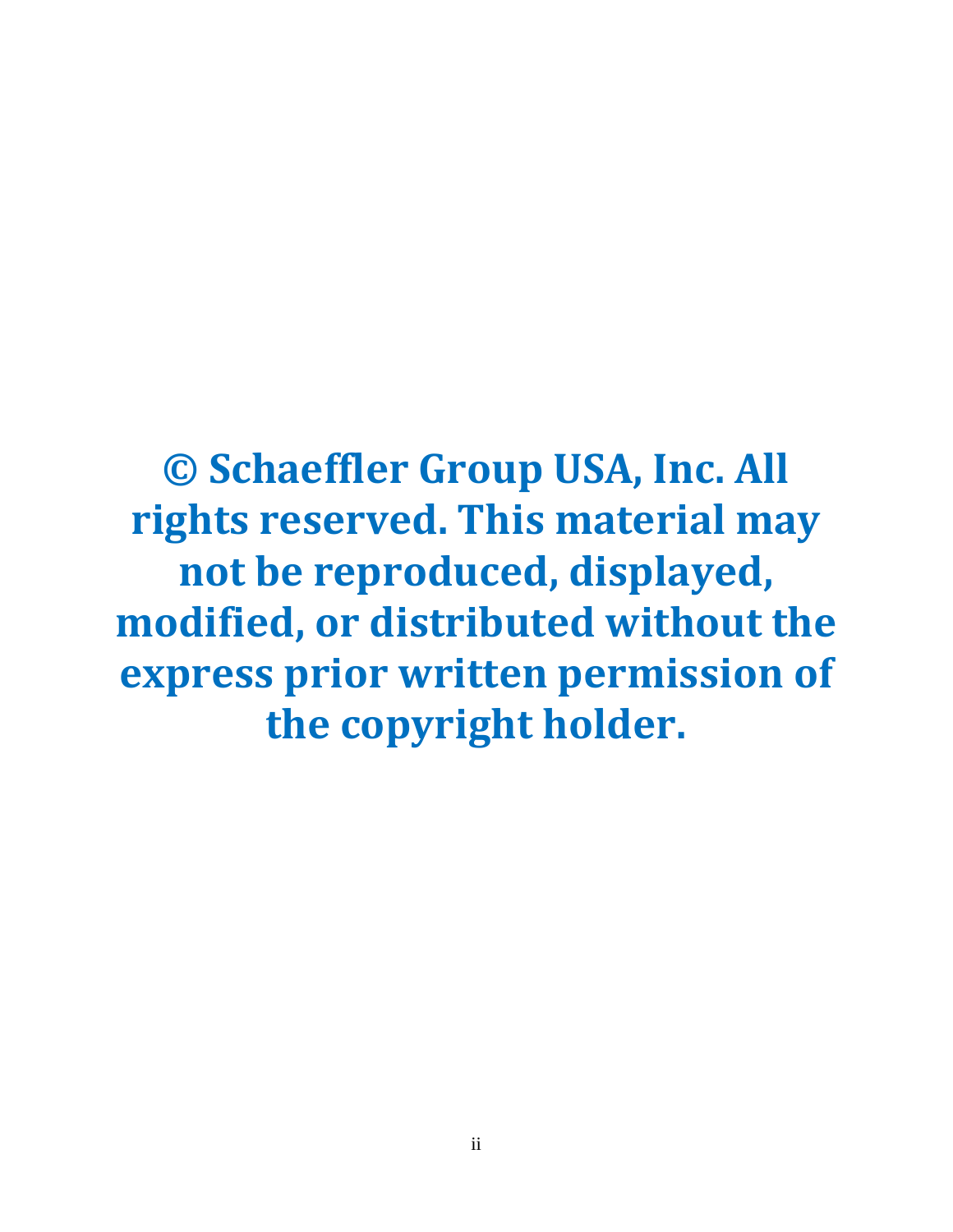## **Abstract**

This project will be focusing on the work accomplished at Schaeffler to convert an existing internal combustion engine, Ford F-250 truck, into a battery electric vehicle. This report focuses on the vehicle's integration with an emphasis on the bearing design, e-Axle housing's method for mounting, bus bar design, resolver design, differential options, wiring for low and high voltage, and oil pump and cooling system for e-Beam. The bearings for the differential as well as the power transmission system from the electric motor to the e-Axle will need to be specified. By late summer 2022, Schaeffler will have a working prototype of the electric vehicle.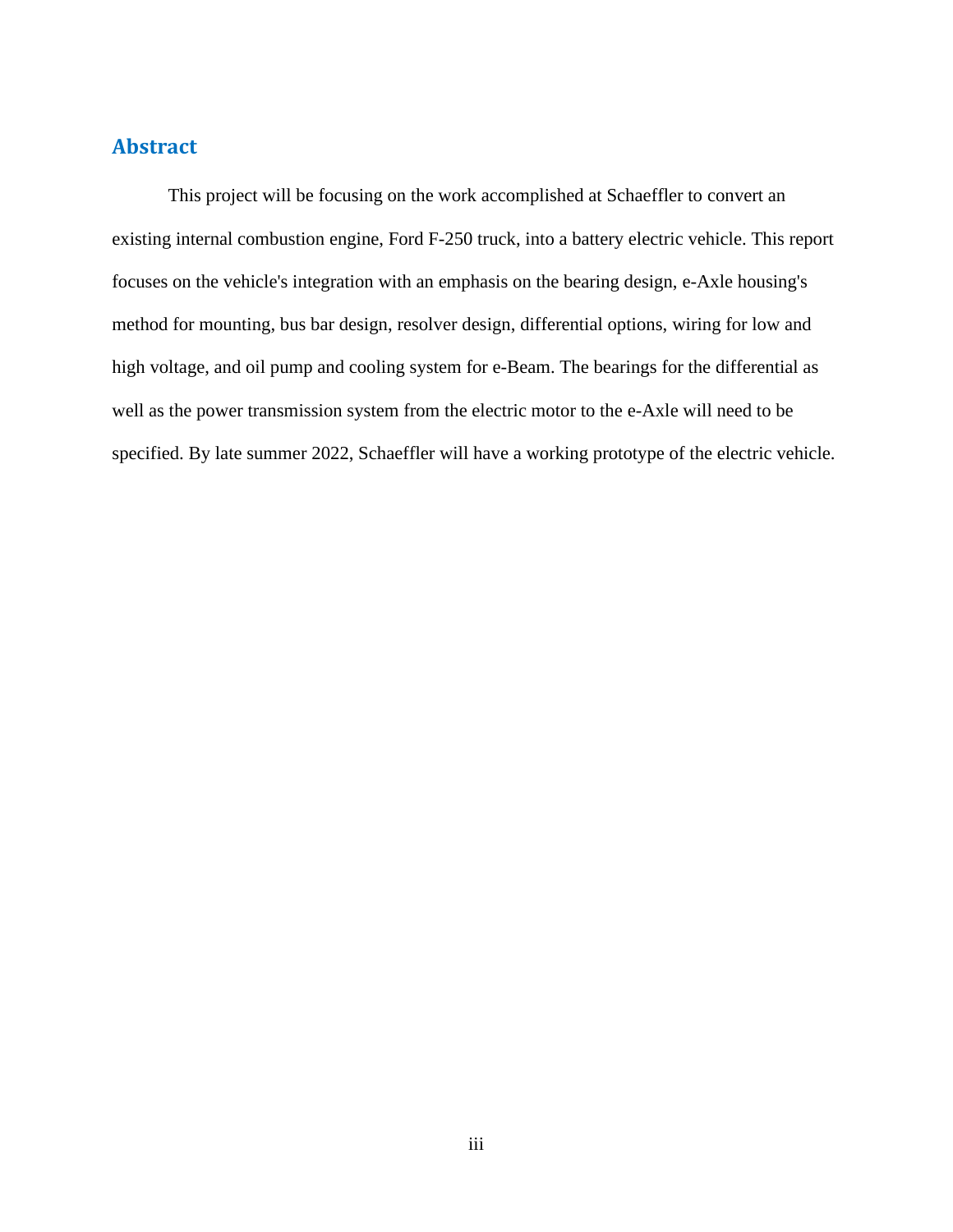# **Table of Contents**

| $\mathbf{1}$ |  |  |
|--------------|--|--|
| 2            |  |  |
| 2.1          |  |  |
| 2.2          |  |  |
| 2.3          |  |  |
| 2.4          |  |  |
| 2.5          |  |  |
| 2.6          |  |  |
| 3            |  |  |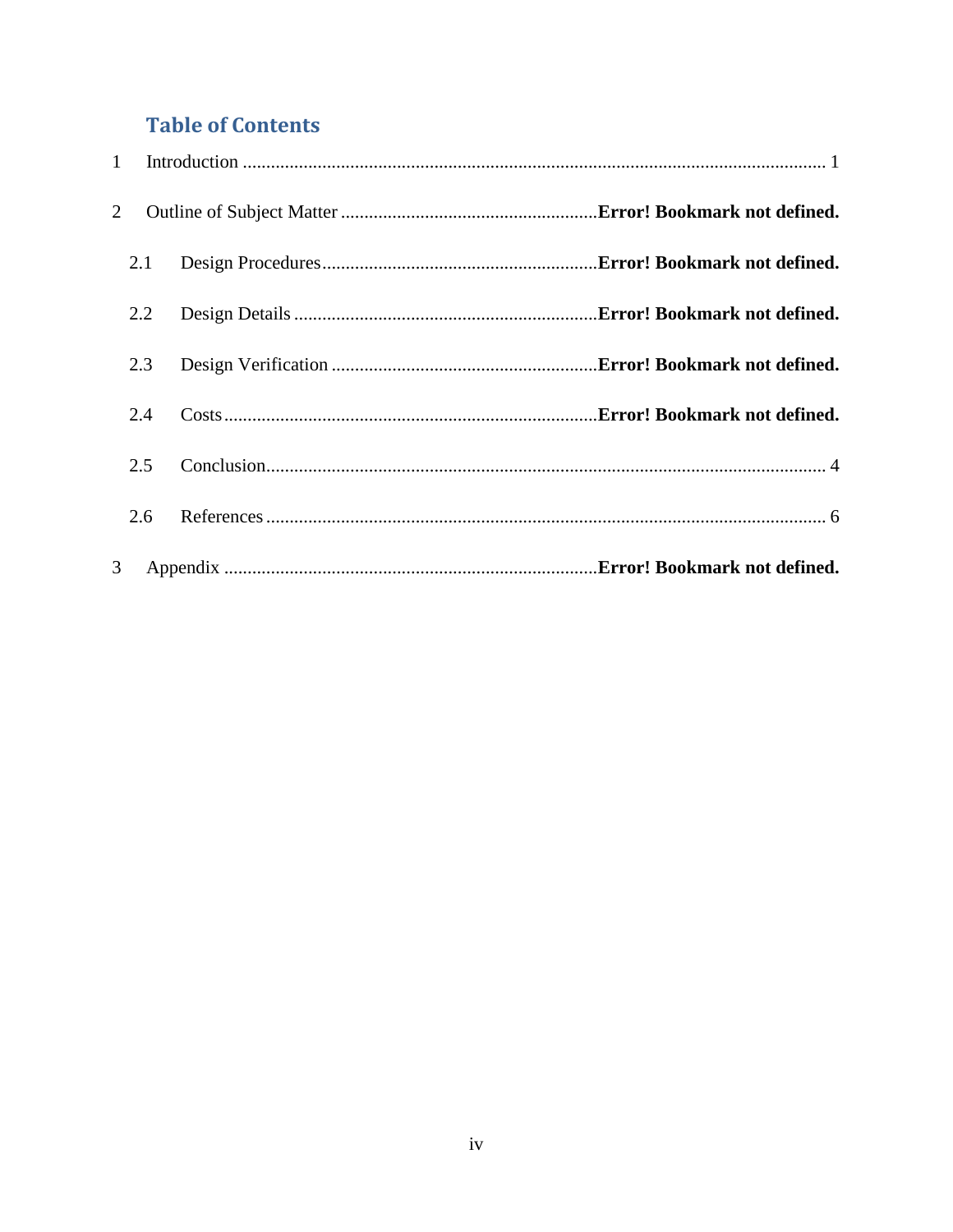## <span id="page-5-0"></span>**1 Introduction**

Schaeffler is a leading global supplier in both "hybrid and all-electric drive systems." (Technologies for hybrid and all-electric drive systems). Their cutting-edge technology for electric axles and hybrid drive systems constantly innovates the field of vehicle manufacturing. Throughout this project, the team will support the process of stripping an internal combustion engine Ford F-250 and converting it to an electric vehicle by integrating Schaeffler technology. This prototype will be used to showcase Schaeffler's technology to potential customers. With the completion of this project will have effects on the automotive industry, the sustainability of the ecosystem, the economy, and the duties of engineers.

With the constant advent of new technology, all industries are changing. In every technological field, "The need to reach new customers is the primary factor pioneering technological growth in the last few years" at 46% (Bulao). Schaeffler is focusing on efficient drives, a variety of chassis applications, and new industrial equipment/machinery (Strategy: Schaeffler Group). These three focuses on technological advancements allow Schaeffler to market to everyone but will give them an advantage in virtually untouched locations, such as Asia. If companies such as Schaeffler can promote to these consumers, then that is another chance to sell their technology to a new high-demand market. Other than the rapidly changing world of technology, the pressure of politics and the impacts on the environment also need to be accounted for in this foray into the automotive industry.

Now more than ever there has been pressure to consider the environmental impacts of humans' actions. Politicians from around the globe recently met at COP26 to tackle global climate change. However, "[c]hange is not going to come from inside," instead it is going to

1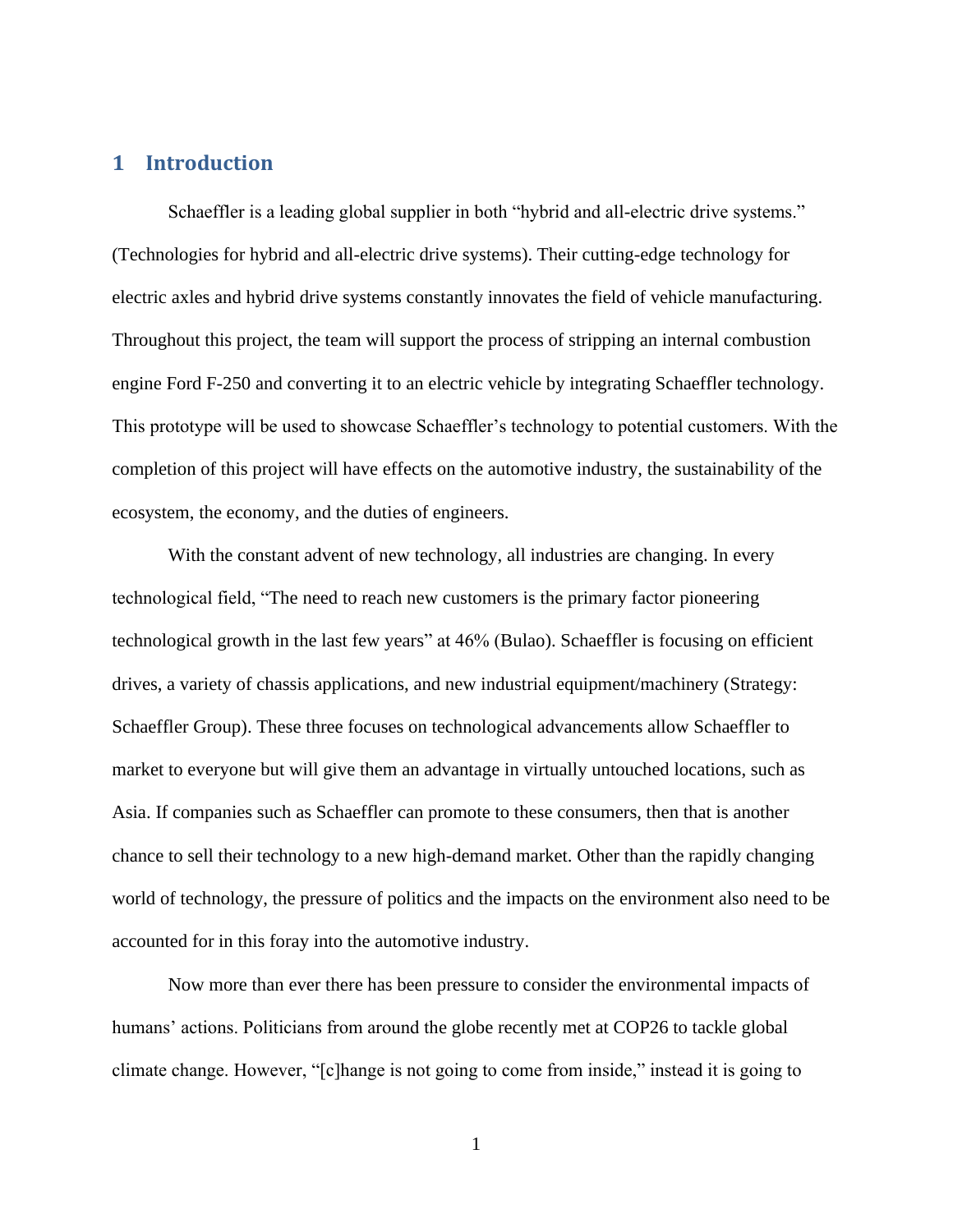come from companies and people taking an active initiative in preserving the ecosystem (Tripathi). Schaeffler "supports the increased generation of energy from renewable sources as a partner for the energy industry" (Strategy: Schaeffler Group). They have made strides in the renewable energy sector as well as improved their drives to be more carbon efficient.

Engineers are the foundation of all these fields and must be held accountable when performing their duties. "There is widespread consensus in the codes of ethics of engineering professional societies worldwide that engineering has a primary duty to protect public safety, health, and welfare" (Bielefeldt). This project will allow the students to experience the effects in each of these fields. Achieving success will open new doors in the automotive industry allowing more efficient components in the vehicles on the road. In turn, this will affect the environment, field, and politics that are involved all while challenging the group members ethics to complete the project efficiently, effectively, and safely.

In this report a brief synopsis of relevant background material for this project is provided. The process of design and design verification is included along with the timeline necessary. The relevant costs are included as well as their prospective lead times. Finally, conclusions and references are included to wrap up the report.

2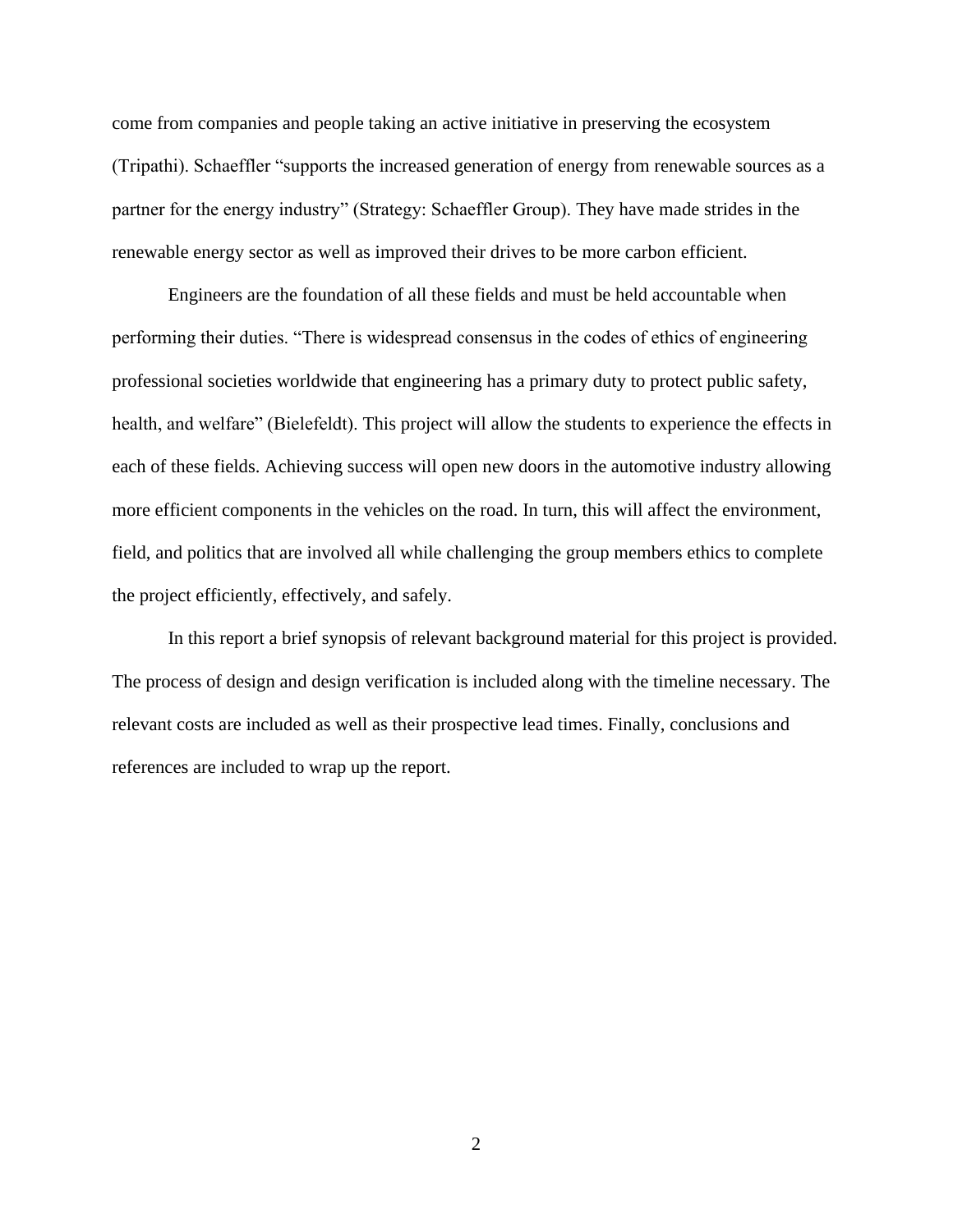# **Most of the subject matter section has been redacted due to Schaeffler's NDA.**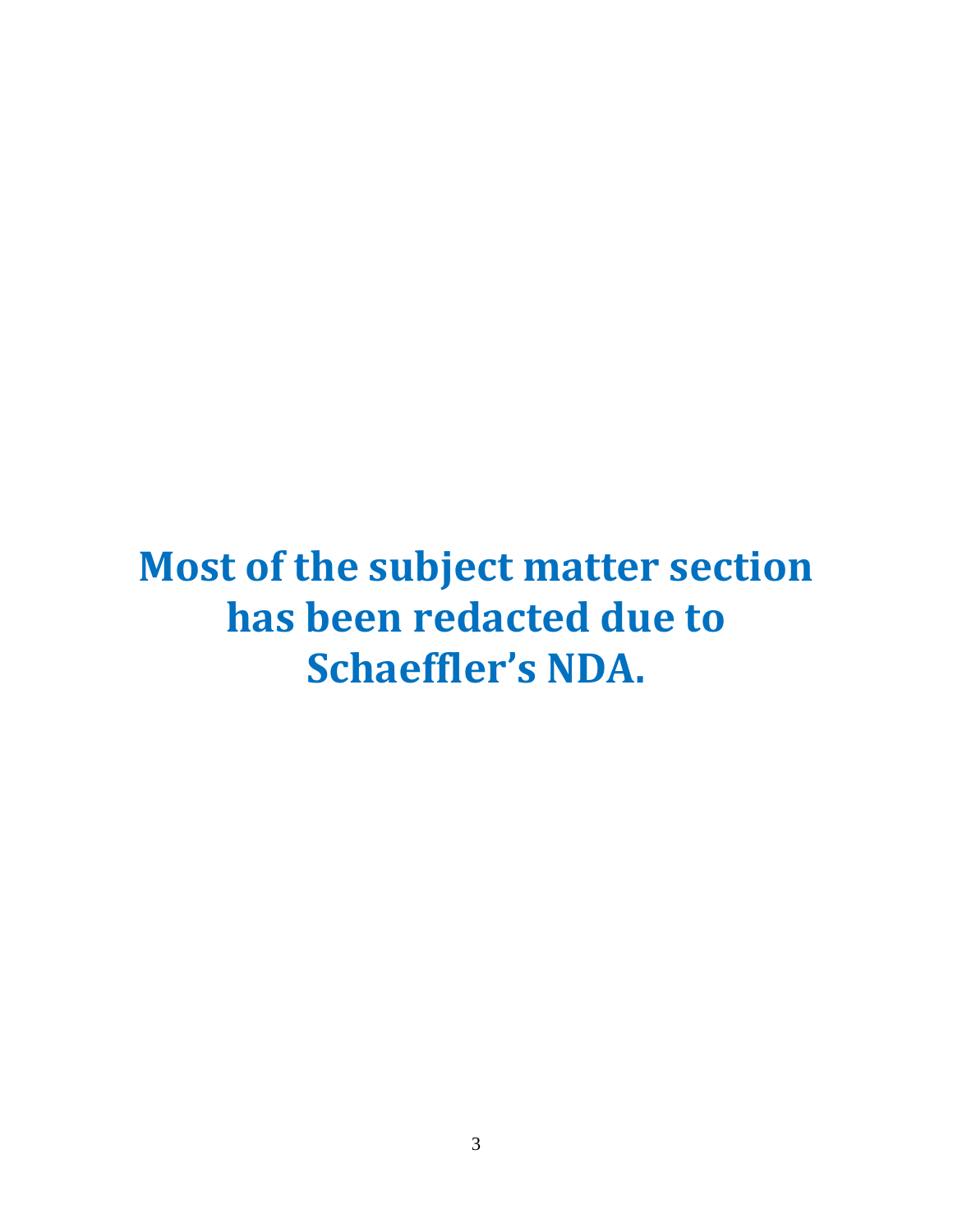## <span id="page-8-0"></span>**2.5 Conclusion**

#### **2.5.1 Accomplishments**

Throughout this project, many skills were gained. Synergizing with other groups internal to Schaeffler's Wooster campus was challenging. Coordinating time for meetings accounting for their schedule as well as students' school schedule allowed for an excellent opportunity to improve time management. The global nature of Schaeffler's company was also a challenge. Teams from Mexico and Germany were consulted for design precedence and general assistance. This emphasized the importance of clarity in communication due to the language barrier. The locational differences also raised awareness for the time especially during deadlines and meetings.

By the end of the project model of the housing was created that incorporated many of the original design goals. Due to some setbacks with the project and lead time on parts the truck could not be completed by the original date of early summer. It is now projected to be assembled in September of 2022. One of the motivations for this project was Schaeffler to find prospective new innovative engineers. All three team members were offered full time positions during their time at Schaeffler.

#### **2.5.2 Uncertainties**

Throughout the project there were several direction changes that delayed the project which made having an assembled truck by the end not possible. Some of the problems were more in the control of this senior design group than compared to others. During the project there were several shifts in the design intent of the production model Schaeffler's full time engineers were making. The intention of the project was to build a model that would reasonably reflect what would be

4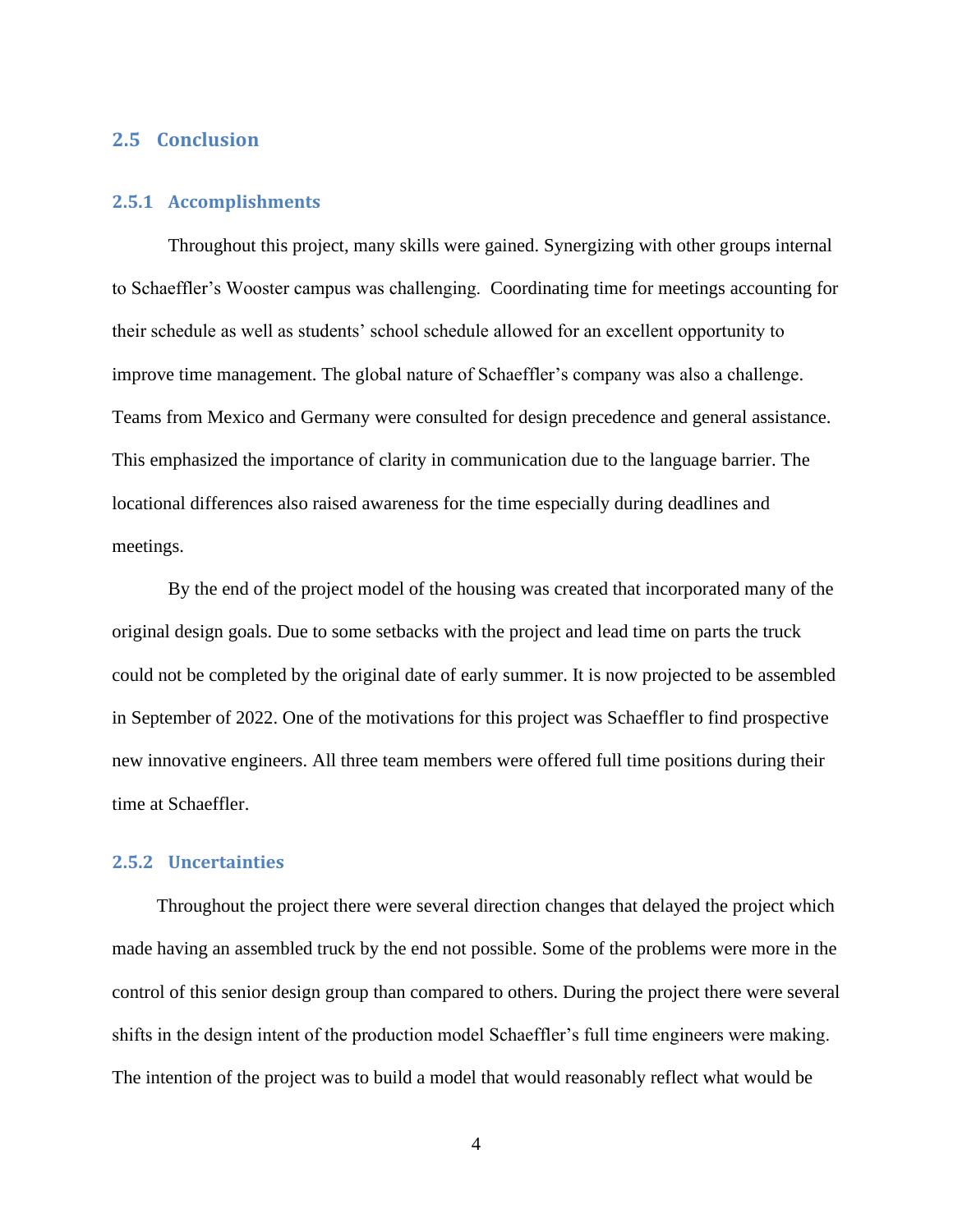used for production. Because they kept shifting the design intent it made progress on the demo truck slower. The delay in finalizing the housing means that all the design details are not finalized and some of the components can still be subject to change after the project is completed. The truck has also been delayed for other reasons such as long lead times for components unrelated to the housing. These delays have pushed the expected date of an assembled truck to September 2022 from June 2022.

### **2.5.3 Ethical considerations**

There are many ethical considerations to be made in the manufacturing of this demonstration E-axle. With many components being sourced from various manufacturers or custom made in-house or from other sources, it is important to consider and verify that all the manufacturers use ethical labor practices.

#### **2.5.4 Future work**

The knowledge gained from this demonstrator vehicle will be useful for Schaeffler's production beam axle that will be used in Ford trucks. The E-axle offers a design that can be easily converted to work in various vehicles that utilize a beam axle. Beam axles are commonly used in trucks. For this reason, the lessons learned on this project are not only applicable to Schaeffler's production project with Ford, but also to other future projects with other manufacturers.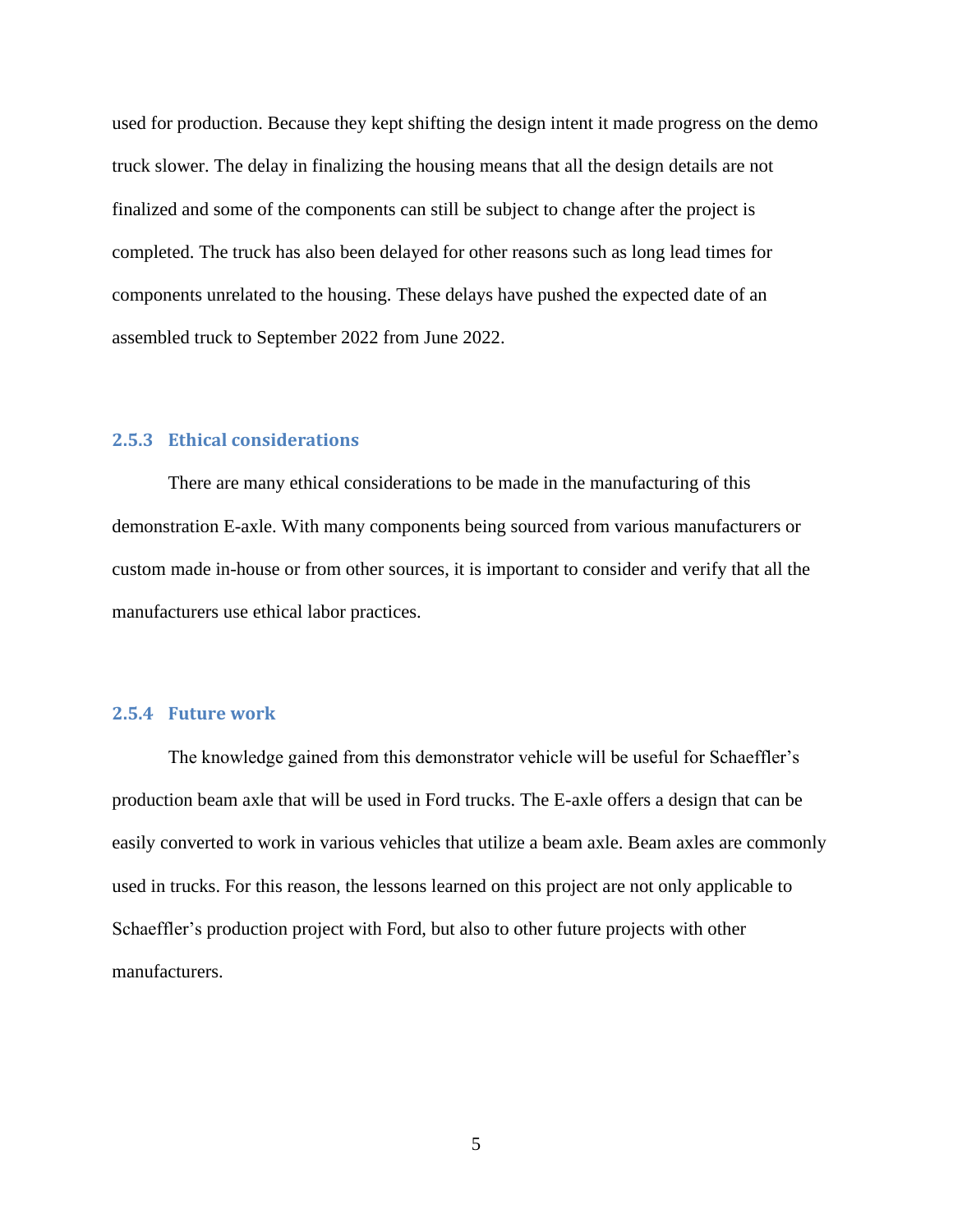#### <span id="page-10-0"></span>**2.6 References**

- [1] Bendaoud, S. (2019, November 27). *Improve efficiency in your HEV/EV resolver*. Analog Technical articles - TI E2E support forums. Retrieved November 11, 2021, from https://e2e.ti.com/blogs\_/b/analogwire/posts/how-to-boost-the-performance-of-your-resolverwithout-compromise.
- [2] Bielefeldt, A. R. (2018, July 11). *Professional Social Responsibility in engineering*. IntechOpen. Retrieved November 6, 2021, from https://www.intechopen.com/chapters/59158.
- [3] Bulao, J. (2021, November 1). *How fast is technology growing? [statistics and trends for 2021]*. TechJury. Retrieved November 8, 2021, from https://techjury.net/blog/how-fast-istechnology-growing/.
- [4] How a Car Works. (n.d.). How the braking system works. How a Car Works. Retrieved November 11, 2021, from https://www.howacarworks.com/basics/how-the-braking-systemworks.
- [5] *ISO/TS 16281:2008*. ISO. (2019, December 11). Retrieved April 16, 2022, from https://www.iso.org/standard/40621.html
- [6] JTEKT. (2019, October 16). The applications of Bearings I: This is how bearings are used in cars / bearing trivia / koyo bearings(jtekt). Koyo. Retrieved November 11, 2021, from https://koyo.jtekt.co.jp/en/2019/10/column01-05.html.
- [7] "Oil Pump." *Cars.com*, https://www.cars.com/auto-repair/glossary/oil-pump/.
- [8] Queen's Printer for Ontario. (2019, May 14). Vehicle Braking Systems. Ontario. Retrieved November 11, 2021, from https://www.ontario.ca/document/official-air-brakehandbook/vehicle-braking-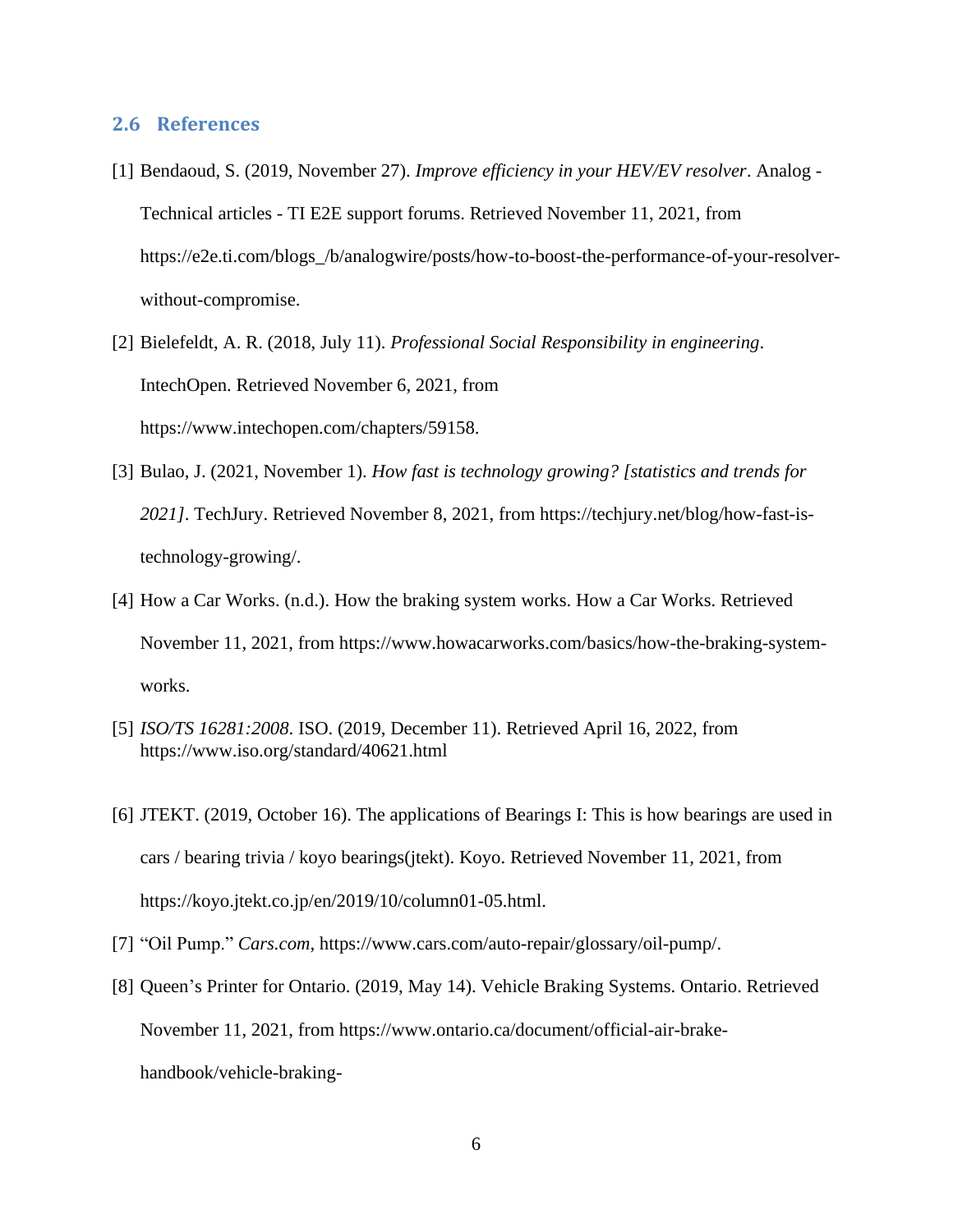systems#:~:text=Hydraulic%20brake%20systems%20are%20used,when%20the%20brakes% 20are%20applied.

- [9] Quillin, A. (2021, September 15). Thrust bearings to reduce friction and support axial loads. Bearing Manufacturing Company. Retrieved November 11, 2021, from https://www.bmcbearing.com/blog/thrust-bearings.
- [10] SKF Group. (2008). Bearing self study guide welcome to SKF | SKF. skf. Retrieved November 11, 2021, from https://www.skf.com/binaries/pub12/Images/0901d196801bee01- 457640\_tcm\_12-69177.pdf.
- [11] *Strategy: Schaeffler Group*. Strategy | Schaeffler Group. (2021, October 4). Retrieved November 8, 2021, from

https://www.schaeffler.com/content.schaeffler.com/en/strategy/strategy.jsp.

- [12] *Technologies for hybrid and all-electric drive systems*. Hybrid and electrified drive systems | Schaeffler Group USA Inc. (2021, January 19). Retrieved November 6, 2021, from https://www.schaeffler.us/CONTENT.SCHAEFFLER.US/US/products-andsolutions/automotive-oem/hybrid\_electrical\_drive\_systems/index.jsp.
- [13] Tripathi, S. K. (2021, November 3). *'no more blah blah blah...': Politicians at cop26 just pretending to take our future seriously, says Greta Thunberg*. India Today. Retrieved November 8, 2021, from https://www.indiatoday.in/science/story/cop26-summit-gretathunberg-climate-change-glasgow-emissions-1872411-2021-11-02.
- [14] Weber, A. (2020, December 12). Busbars: The Backbone Behind Electric vehicles. ASSEMBLY RSS. Retrieved November 11, 2021, from https://www.assemblymag.com/articles/96007-busbars-the-backbone-behind-electricvehicles.